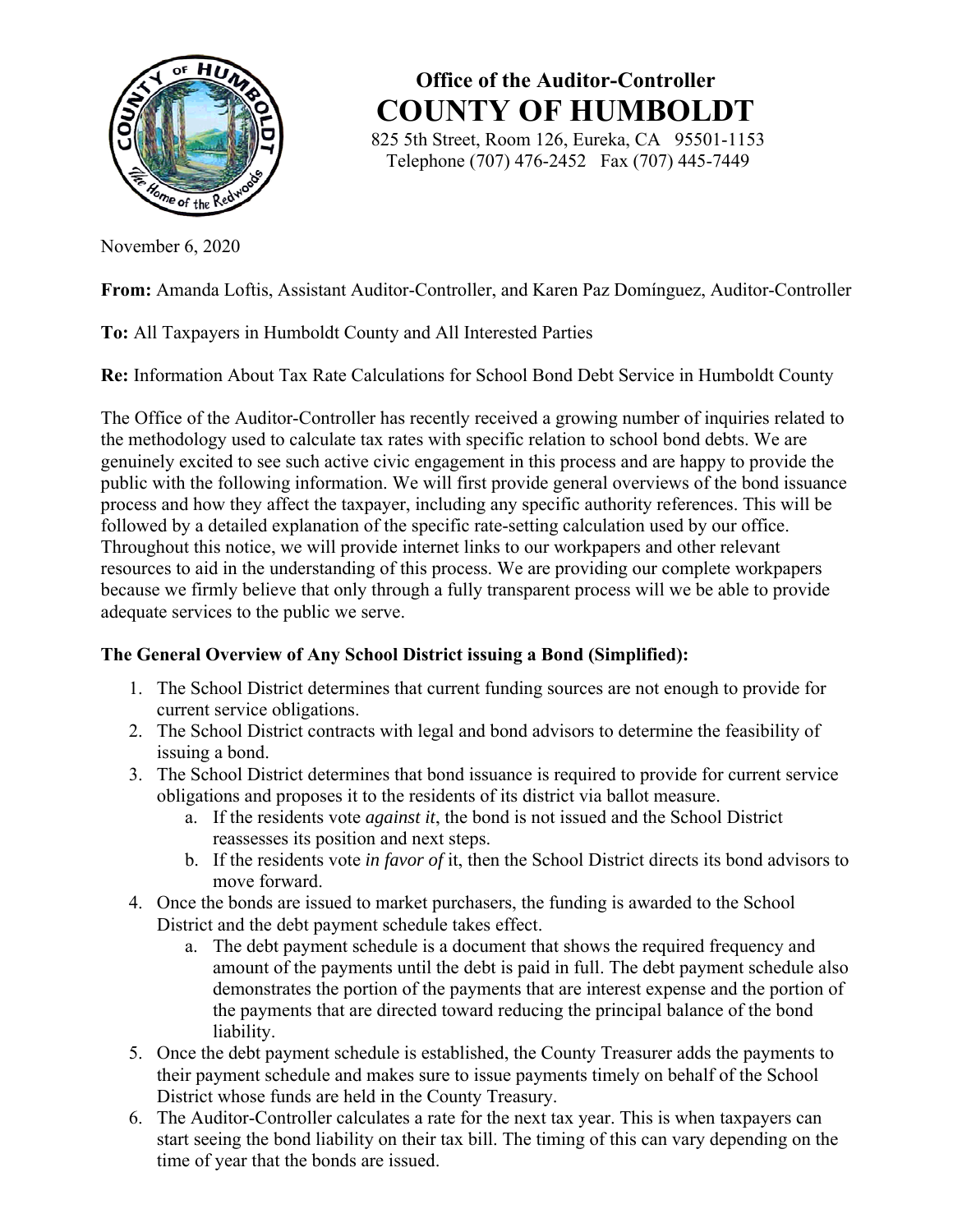- 7. Annually during the year-end closing process, the Auditor-Controller audits the postings of those payments for every bond issued by School Districts in Humboldt County as well as some jointly-ventured bonds issued by School Districts that operate in neighboring counties as well as Humboldt County.
- 8. Payments are made until the bonds are considered paid in full.

# **Specific Authority for School Bond Issuance:**

School Districts in California are legally permitted to issue debt in the form of bonds under Part 10 of the California Education Code (Ed Code §§ 15100-17199.6). This debt must be used for specific purposes and must be approved by the voters. Depending on the type of bond, 2/3 or 55% of voters in the district must approve the measure. Once it is approved, the district, bond advisors and banks work together to get the bonds issued. An "official statement" is published that details the terms of the bonds. Those official statements can be located online at the Electronic Municipal Market Access website (https://emma.msrb.org/ ), an independent resource provided by the Municipal Securities Rulemaking Board (MSRB).

# **General Description of How Bond Issuances Affect Property Owners/Taxpayers (Simplified):**

Once the voters approve the issuance of a School District bond, the School District has the authority to collect from Taxpayers an amount needed in order to make timely payments per the debt service schedule of the specific bond. Taxpayers will see increased charges on their tax bill following the issuance of a bond. These charges are in addition to: 1) property taxes as calculated by the County, 2) direct charges as assessed by Special Districts, (fire, water, community services, and/or lighting), and 3) any other bonds the School District may have already issued previously that is still not paid in full.

# **General Overview of How the County of Humboldt Generates Tax Bills (Simplified):**

- 1. The Clerk-Recorder maintains accurate records of property ownership and district areas via titles/deeds/records of ownership.
- 2. The Assessor maintains accurate records of property valuations via their assessment of several factors that determine the value of a specific property/parcel (location, condition, market, etc.) and combines it with the ownership information from the Clerk-Recorder. That information helps guide the work of the Auditor-Controller.
- 3. The Auditor-Controller combines the information received from the Assessor with the information received from School Districts as well as the information received from Special Districts to determine what the tax rate will be for each parcel in every district in order to meet all existing and authorized obligations. The calculated tax rate multiplied by the value of the parcel equals the total tax bill. That information helps guide the work of the Treasurer-Tax Collector.
- 4. The Treasurer-Tax Collector takes the tax bill information from the Auditor-Controller and sends out tax bills to all taxpayers. The Treasurer-Tax Collector processes all tax payments received and posts them as paid.
- 5. Once collection of tax bill payments is complete, the Auditor-Controller distributes the revenue to the County, Cities, School Districts, and Special Districts.

This process repeats every year.

Please note that there are countless special scenarios that can occur throughout the year that might impact a tax bill. For the purposes of this notice, we are providing only the customary process as it impacts all taxpayers.